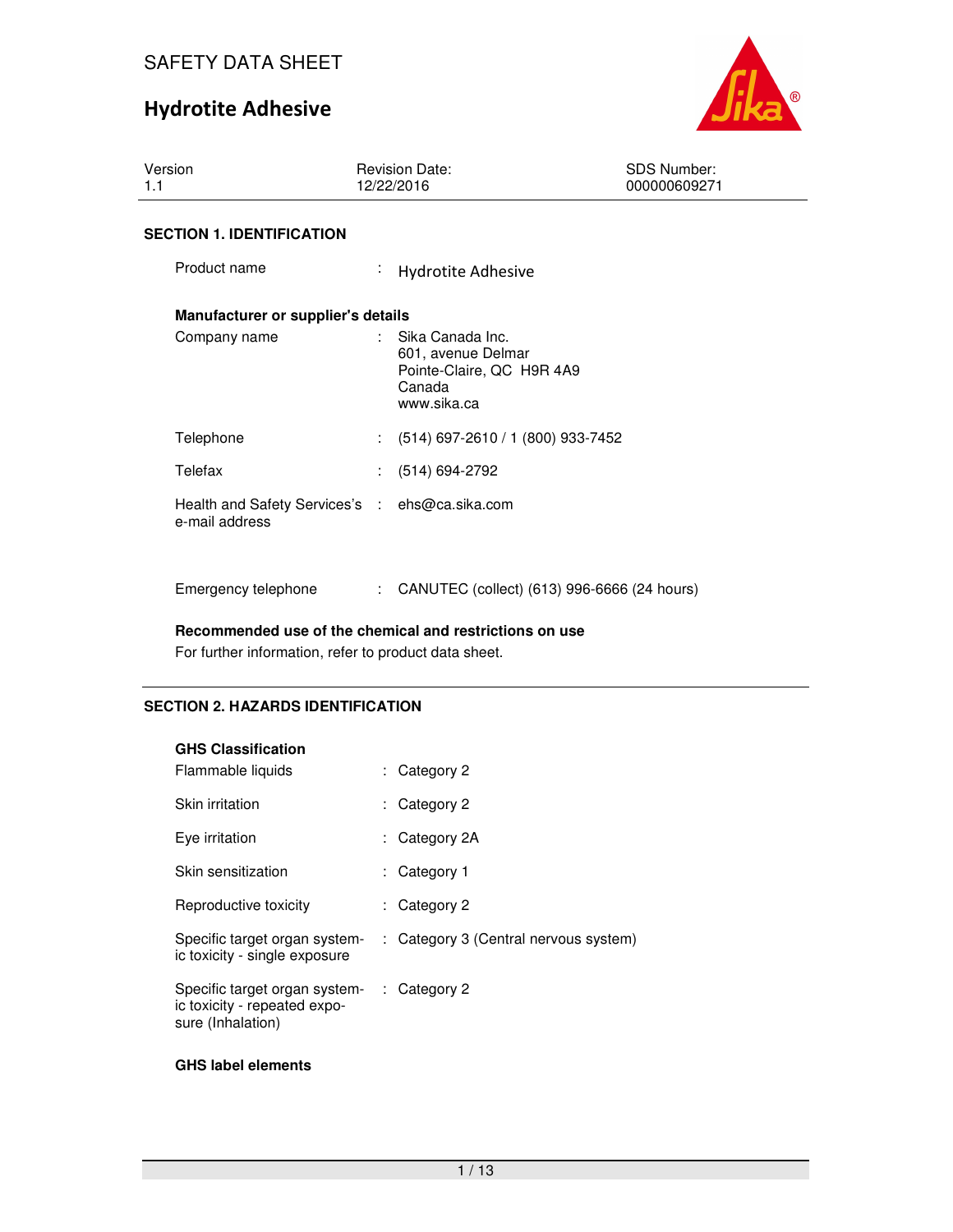

| Version<br>1.1                  | <b>Revision Date:</b><br>12/22/2016                                                                                                                                                                                                                                                                                                                                        | SDS Number:<br>000000609271                                                                                                                                                                                                                                                                                                                                                                                                                                                                                                                                                                                                                                                                                                                                                                                                                                                                                                                                                                                                                                                                                                                                                                                                                                                                                                                                                                 |
|---------------------------------|----------------------------------------------------------------------------------------------------------------------------------------------------------------------------------------------------------------------------------------------------------------------------------------------------------------------------------------------------------------------------|---------------------------------------------------------------------------------------------------------------------------------------------------------------------------------------------------------------------------------------------------------------------------------------------------------------------------------------------------------------------------------------------------------------------------------------------------------------------------------------------------------------------------------------------------------------------------------------------------------------------------------------------------------------------------------------------------------------------------------------------------------------------------------------------------------------------------------------------------------------------------------------------------------------------------------------------------------------------------------------------------------------------------------------------------------------------------------------------------------------------------------------------------------------------------------------------------------------------------------------------------------------------------------------------------------------------------------------------------------------------------------------------|
| Hazard pictograms               |                                                                                                                                                                                                                                                                                                                                                                            |                                                                                                                                                                                                                                                                                                                                                                                                                                                                                                                                                                                                                                                                                                                                                                                                                                                                                                                                                                                                                                                                                                                                                                                                                                                                                                                                                                                             |
| Signal Word                     | Danger                                                                                                                                                                                                                                                                                                                                                                     |                                                                                                                                                                                                                                                                                                                                                                                                                                                                                                                                                                                                                                                                                                                                                                                                                                                                                                                                                                                                                                                                                                                                                                                                                                                                                                                                                                                             |
| <b>Hazard Statements</b>        | : H225 Highly flammable liquid and vapor.<br>H315 Causes skin irritation.<br>H319 Causes serious eye irritation.<br>peated exposure if inhaled.                                                                                                                                                                                                                            | H317 May cause an allergic skin reaction.<br>H336 May cause drowsiness or dizziness.<br>H361 Suspected of damaging fertility or the unborn child.<br>H373 May cause damage to organs through prolonged or re-                                                                                                                                                                                                                                                                                                                                                                                                                                                                                                                                                                                                                                                                                                                                                                                                                                                                                                                                                                                                                                                                                                                                                                               |
| <b>Precautionary Statements</b> | : Prevention:<br>and understood.<br>and other ignition sources. No smoking.<br>P233 Keep container tightly closed.<br>ment.<br>P242 Use non-sparking tools.<br>the workplace.<br>face protection.<br><b>Response:</b><br>CENTER/doctor if you feel unwell.<br>to do. Continue rinsing.<br>attention.<br>attention.<br>tion.<br>reuse.<br>hol-resistant foam to extinguish. | P201 Obtain special instructions before use.<br>P202 Do not handle until all safety precautions have been read<br>P210 Keep away from heat, hot surfaces, sparks, open flames<br>P240 Ground and bond container and receiving equipment.<br>P241 Use explosion-proof electrical/ ventilating/ lighting/ equip-<br>P243 Take action to prevent static discharges.<br>P260 Do not breathe dust/ fume/ gas/ mist/ vapors/ spray.<br>P264 Wash skin thoroughly after handling.<br>P271 Use only outdoors or in a well-ventilated area.<br>P272 Contaminated work clothing must not be allowed out of<br>P280 Wear protective gloves/ protective clothing/ eye protection/<br>P303 + P361 + P353 IF ON SKIN (or hair): Take off immediately<br>all contaminated clothing. Rinse skin with water.<br>P304 + P340 + P312 IF INHALED: Remove person to fresh air<br>and keep comfortable for breathing. Call a POISON<br>P305 + P351 + P338 IF IN EYES: Rinse cautiously with water<br>for several minutes. Remove contact lenses, if present and easy<br>P308 + P313 IF exposed or concerned: Get medical advice/<br>P333 + P313 If skin irritation or rash occurs: Get medical advice/<br>P337 + P313 If eye irritation persists: Get medical advice/ atten-<br>P362 + P364 Take off contaminated clothing and wash it before<br>P370 + P378 In case of fire: Use dry sand, dry chemical or alco- |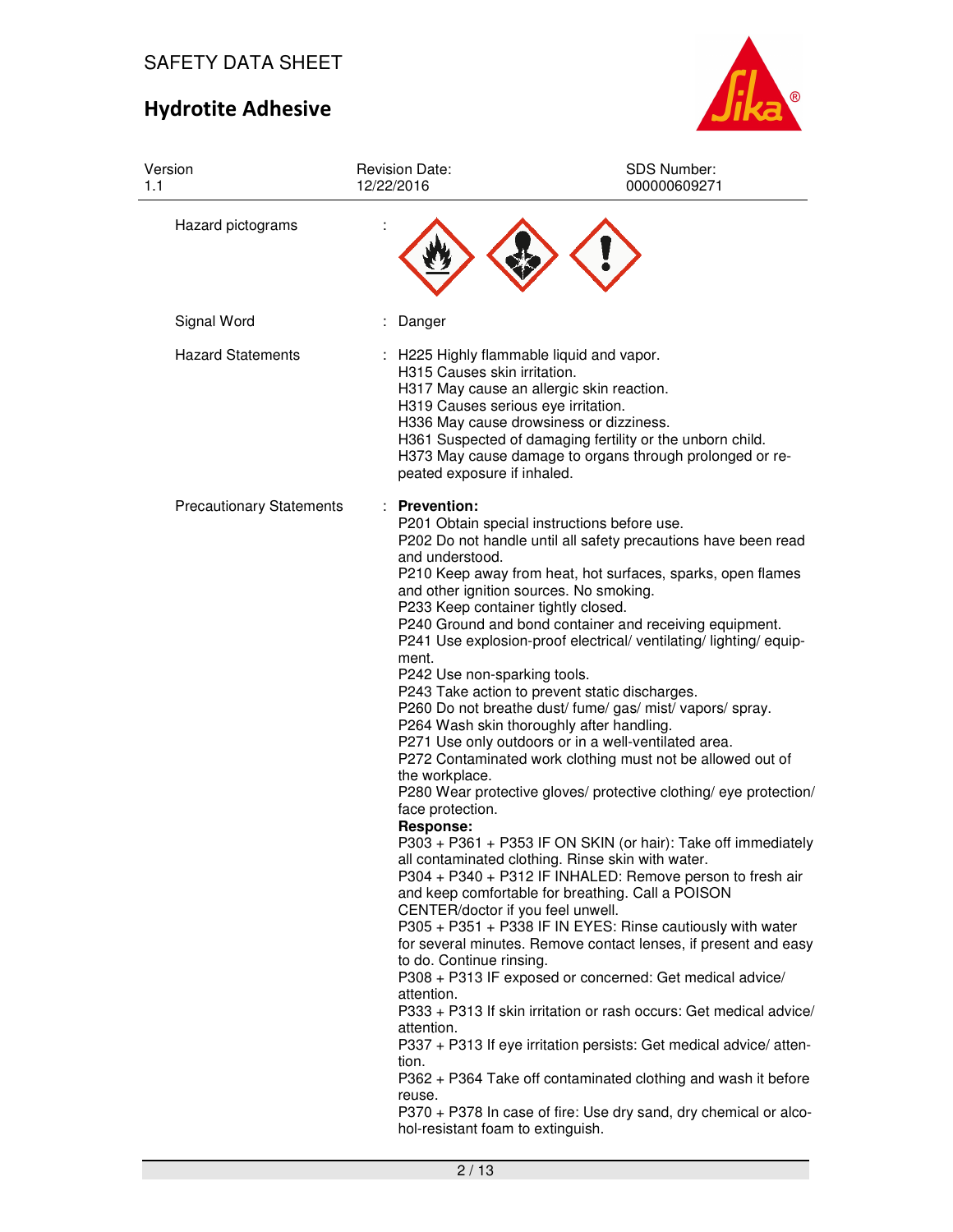

| Version<br>1.1                      | <b>Revision Date:</b><br>12/22/2016                                               | <b>SDS Number:</b><br>000000609271                                                                                                                                                                                                                                  |  |  |
|-------------------------------------|-----------------------------------------------------------------------------------|---------------------------------------------------------------------------------------------------------------------------------------------------------------------------------------------------------------------------------------------------------------------|--|--|
|                                     | Storage:<br>tightly closed.<br>P405 Store locked up.<br>Disposal:<br>posal plant. | P403 + P233 Store in a well-ventilated place. Keep container<br>P403 + P235 Store in a well-ventilated place. Keep cool.<br>P501 Dispose of contents/ container to an approved waste dis-                                                                           |  |  |
| Warning                             | or fatal.                                                                         | : Reports have associated repeated and prolonged exposure to<br>some of the chemicals in this product with permanent brain, liver,<br>kidney and nervous system damage. Intentional misuse by de-<br>liberate concentration and inhalation of vapors may be harmful |  |  |
| <b>Other hazards</b><br>None known. |                                                                                   |                                                                                                                                                                                                                                                                     |  |  |
| <b>Supplemental information</b>     |                                                                                   |                                                                                                                                                                                                                                                                     |  |  |

If product is in liquid or paste form, physical or health hazards listed related to dust are not considered significant. However, product may contain substances that could be potential hazards if caused to become airborne due to grinding, sanding or other abrasive processes.

## **SECTION 3. COMPOSITION/INFORMATION ON INGREDIENTS**

#### **Hazardous ingredients**

| Chemical name | l CAS-No.  | Concentration (% w/w) |
|---------------|------------|-----------------------|
| acetone       | 67-64-1    | $>= 20 - 25$          |
| n-hexane      | $110-54-3$ | $>= 10 - 20$          |
| butanone      | 78-93-3    | $>= 10 - 20$          |
| Toluene       | $108-88-3$ | $>= 5 - < 10$         |
| colophony     | 8050-09-7  | $>= 1 - < 2$          |

#### **SECTION 4. FIRST AID MEASURES**

| General advice          | : Move out of dangerous area.<br>Consult a physician.<br>Show this material safety data sheet to the doctor in attend-<br>ance.                                      |
|-------------------------|----------------------------------------------------------------------------------------------------------------------------------------------------------------------|
| If inhaled              | : Move to fresh air.<br>Consult a physician after significant exposure.                                                                                              |
| In case of skin contact | : Take off contaminated clothing and shoes immediately.<br>Wash off with soap and plenty of water.<br>If symptoms persist, call a physician.                         |
| In case of eye contact  | : Immediately flush eye(s) with plenty of water.<br>Remove contact lenses.<br>Keep eye wide open while rinsing.<br>If eye irritation persists, consult a specialist. |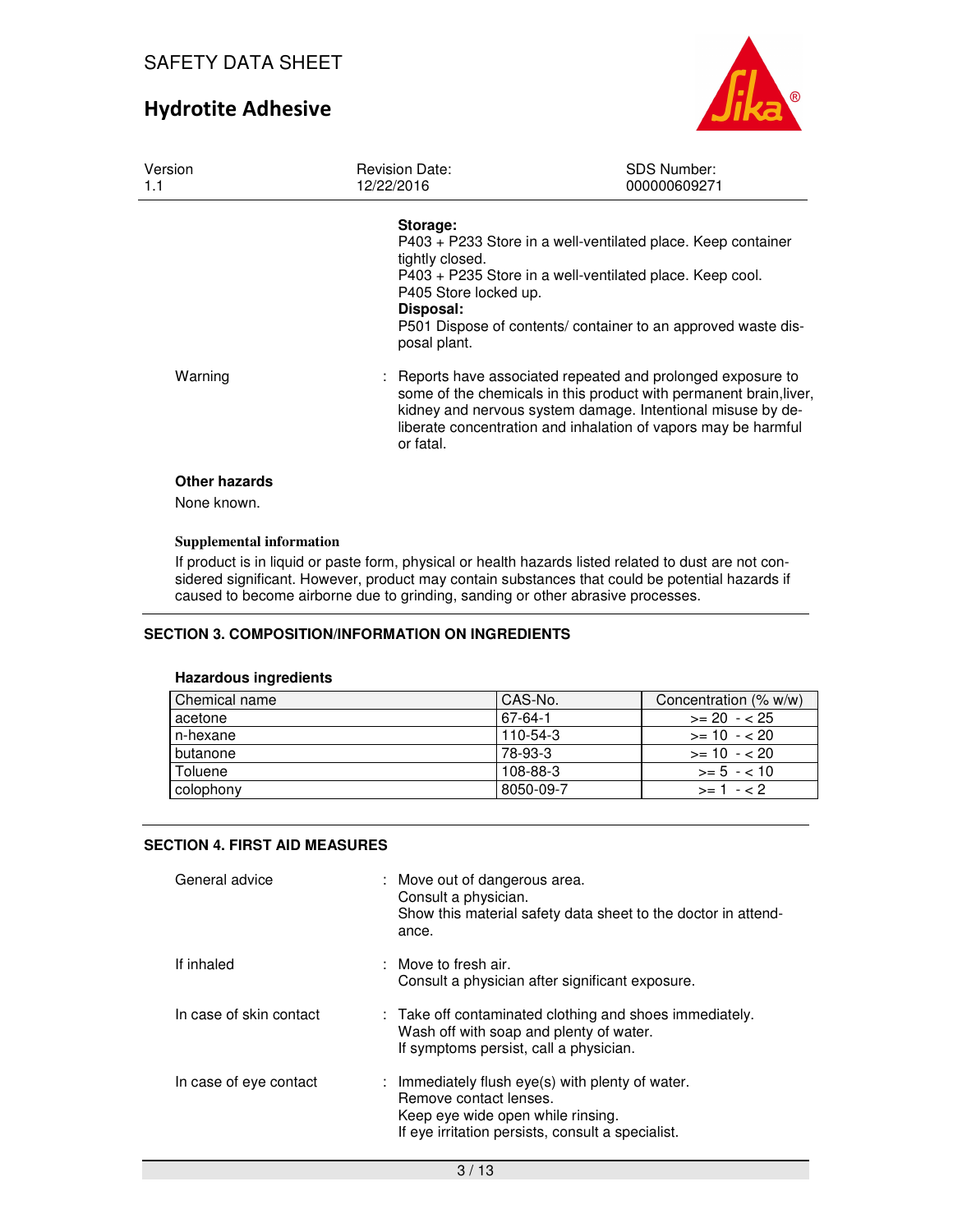# Hydrotite Adhesive



| Version<br>1.1                                                    | <b>Revision Date:</b><br>12/22/2016                                                                                                                                                                                                                                                                                                                           | <b>SDS Number:</b><br>000000609271                                                                                                                                                 |
|-------------------------------------------------------------------|---------------------------------------------------------------------------------------------------------------------------------------------------------------------------------------------------------------------------------------------------------------------------------------------------------------------------------------------------------------|------------------------------------------------------------------------------------------------------------------------------------------------------------------------------------|
| If swallowed                                                      | Do not give milk or alcoholic beverages.<br>Obtain medical attention.                                                                                                                                                                                                                                                                                         | : Clean mouth with water and drink afterwards plenty of water.<br>Do not induce vomiting without medical advice.<br>Never give anything by mouth to an unconscious person.         |
| Most important symptoms<br>and effects, both acute and<br>delayed | : irritant effects<br>sensitizing effects<br>Respiratory disorder<br>Allergic reactions<br>Excessive lachrymation<br>Erythema<br>Dermatitis<br>Loss of balance<br>Vertigo<br>and symptoms.<br>Causes skin irritation.<br>May cause an allergic skin reaction.<br>Causes serious eye irritation.<br>May cause drowsiness or dizziness.<br>exposure if inhaled. | See Section 11 for more detailed information on health effects<br>Suspected of damaging fertility or the unborn child.<br>May cause damage to organs through prolonged or repeated |
| Notes to physician                                                | : Treat symptomatically.                                                                                                                                                                                                                                                                                                                                      |                                                                                                                                                                                    |

## **SECTION 5. FIRE-FIGHTING MEASURES**

| Suitable extinguishing media                      | : Alcohol-resistant foam<br>Carbon dioxide (CO2)<br>Dry chemical                                                                                                                                                                                                                |
|---------------------------------------------------|---------------------------------------------------------------------------------------------------------------------------------------------------------------------------------------------------------------------------------------------------------------------------------|
| Unsuitable extinguishing<br>media                 | : Water<br>High volume water jet                                                                                                                                                                                                                                                |
| Specific hazards during fire<br>fighting          | : Do not use a solid water stream as it may scatter and spread<br>fire.                                                                                                                                                                                                         |
| Further information                               | : Use water spray to cool unopened containers.<br>Collect contaminated fire extinguishing water separately. This<br>must not be discharged into drains.<br>Fire residues and contaminated fire extinguishing water must<br>be disposed of in accordance with local regulations. |
| Special protective equipment<br>for fire-fighters | : In the event of fire, wear self-contained breathing apparatus.                                                                                                                                                                                                                |

#### **SECTION 6. ACCIDENTAL RELEASE MEASURES**

Personal precautions, protec- : Use personal protective equipment.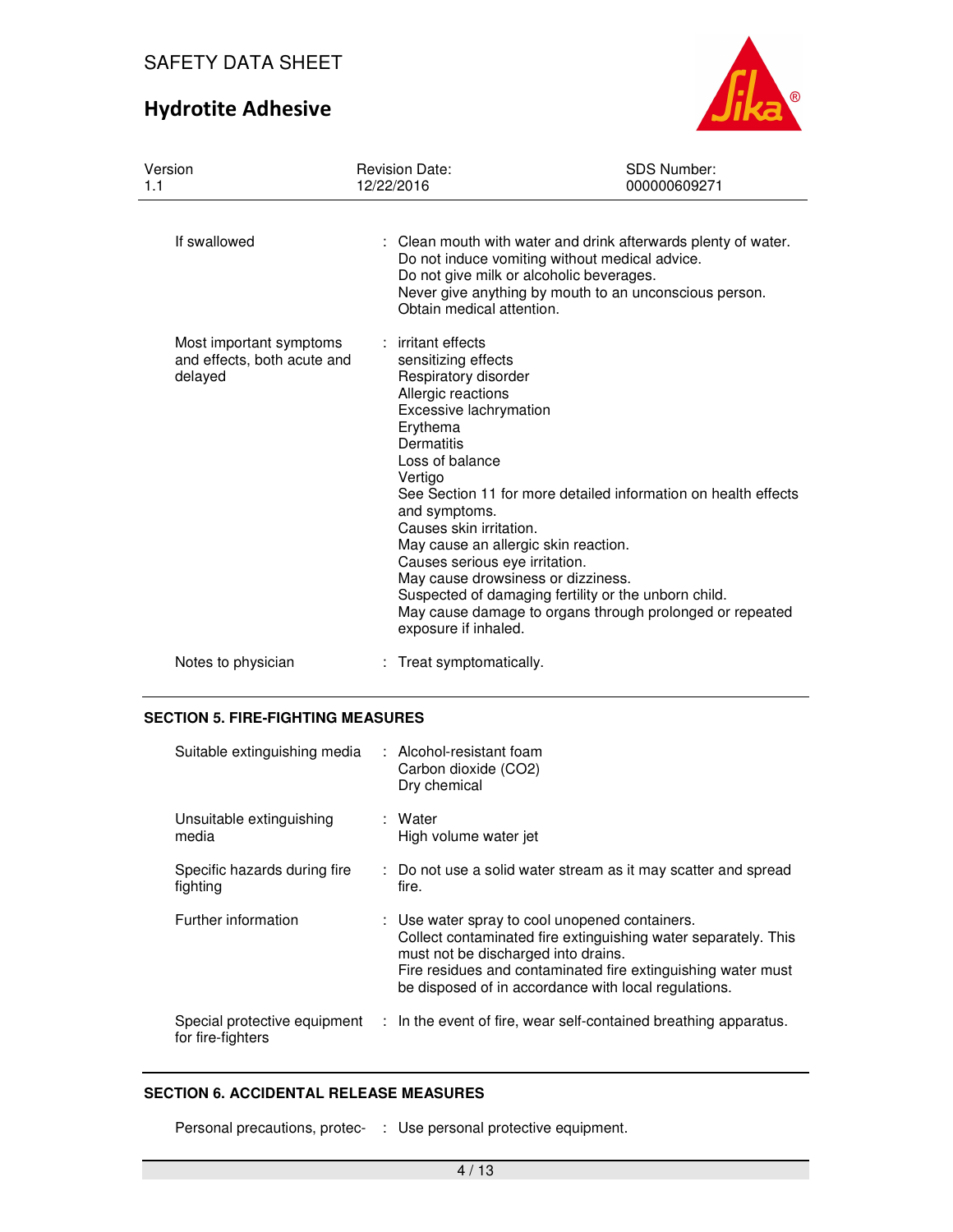

| Version<br>1.1 |                                                          | <b>Revision Date:</b><br>12/22/2016 |                                                                                                                                                            | <b>SDS Number:</b><br>000000609271 |                                                                                                                                                                                                    |  |
|----------------|----------------------------------------------------------|-------------------------------------|------------------------------------------------------------------------------------------------------------------------------------------------------------|------------------------------------|----------------------------------------------------------------------------------------------------------------------------------------------------------------------------------------------------|--|
|                | tive equipment and emer-<br>gency procedures             |                                     | Remove all sources of ignition.<br>Deny access to unprotected persons.<br>tions. Vapors can accumulate in low areas.                                       |                                    | Beware of vapors accumulating to form explosive concentra-                                                                                                                                         |  |
|                | Environmental precautions                                |                                     | : Prevent product from entering drains.<br>respective authorities.<br>Local authorities should be advised if significant spillages<br>cannot be contained. |                                    | If the product contaminates rivers and lakes or drains inform                                                                                                                                      |  |
|                | Methods and materials for<br>containment and cleaning up |                                     | / national regulations (see section 13).                                                                                                                   |                                    | : Contain spillage, and then collect with non-combustible ab-<br>sorbent material, (e.g. sand, earth, diatomaceous earth, ver-<br>miculite) and place in container for disposal according to local |  |

## **SECTION 7. HANDLING AND STORAGE**

| Advice on protection against<br>fire and explosion | : Use explosion-proof equipment. Keep away from<br>heat/sparks/open flames/hot surfaces. No smoking. Take pre-<br>cautionary measures against electrostatic discharges.                                                                                                                                                                                                                                                                                                                                                                                                                                                                                                                                                                                                                                                     |
|----------------------------------------------------|-----------------------------------------------------------------------------------------------------------------------------------------------------------------------------------------------------------------------------------------------------------------------------------------------------------------------------------------------------------------------------------------------------------------------------------------------------------------------------------------------------------------------------------------------------------------------------------------------------------------------------------------------------------------------------------------------------------------------------------------------------------------------------------------------------------------------------|
| Advice on safe handling                            | : Do not breathe vapors or spray mist.<br>Avoid exceeding the given occupational exposure limits (see<br>section 8).<br>Do not get in eyes, on skin, or on clothing.<br>For personal protection see section 8.<br>Persons with a history of skin sensitization problems or asth-<br>ma, allergies, chronic or recurrent respiratory disease should<br>not be employed in any process in which this mixture is being<br>used.<br>Smoking, eating and drinking should be prohibited in the ap-<br>plication area.<br>Take precautionary measures against static discharge.<br>Open drum carefully as content may be under pressure.<br>Take necessary action to avoid static electricity discharge<br>(which might cause ignition of organic vapors).<br>Follow standard hygiene measures when handling chemical<br>products. |
| Conditions for safe storage                        | : Store in original container.<br>Store in cool place.<br>Keep in a well-ventilated place.<br>Containers which are opened must be carefully resealed and<br>kept upright to prevent leakage.<br>Observe label precautions.<br>Store in accordance with local regulations.                                                                                                                                                                                                                                                                                                                                                                                                                                                                                                                                                   |

### **SECTION 8. EXPOSURE CONTROLS/PERSONAL PROTECTION**

## **Ingredients with workplace control parameters**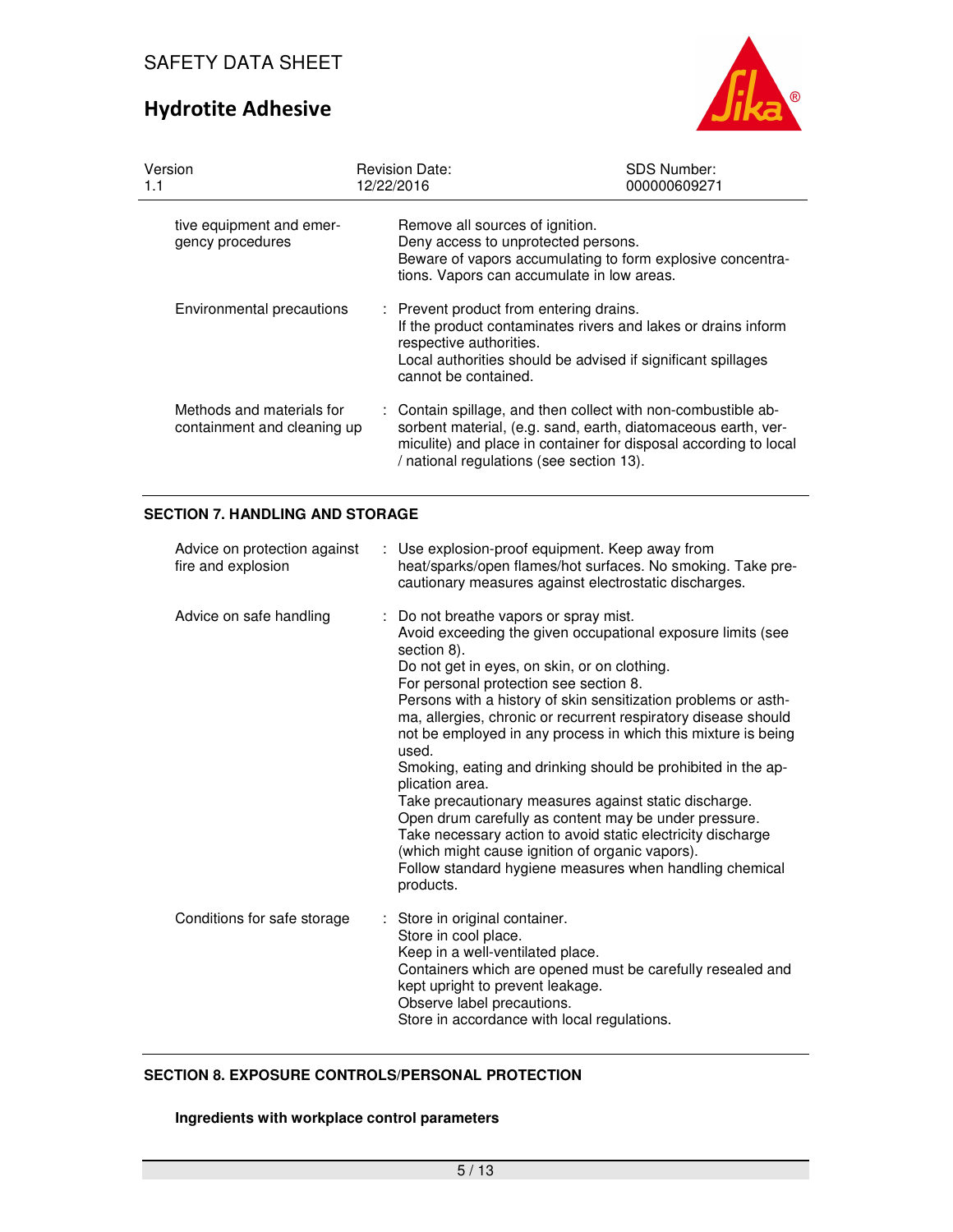Version



SDS Number:

1.1 12/22/2016 000000609271 Ingredients CAS-No. Value type (Form of exposure) Control parameters / Permissible concentration Basis acetone 67-64-1 TWA 500 ppm 1,200 mg/m3 CA AB OEL ster and the state of the state of the STEL (1750 ppm) and  $\sim$  1750 ppm 1,800 mg/m3 CA AB OEL TWA 250 ppm CA BC OEL STEL 500 ppm CA BC OEL TWAEV 500 ppm 1,190 mg/m3 CA QC OEL STEV | 1,000 ppm 2,380 mg/m3 CA QC OEL TWA 250 ppm ACGIH STEL 500 ppm ACGIH n-hexane 110-54-3 TWA 50 ppm 176 mg/m3 CA AB OEL TWA 20 ppm CA BC OEL<br>TWAEV 50 ppm CA QC OEL s the contract of the contract of the contract of the contract of the contract of the contract of the contract of the contract of the contract of the contract of the contract of the contract of the contract of the contract 176 mg/m3 CA QC OEL TWA 50 ppm ACGIH butanone 78-93-3 TWA 200 ppm 590 mg/m3 CA AB OEL STEL 300 ppm 885 mg/m3 CA AB OEL TWA 50 ppm CA BC OEL<br>STEL 100 ppm CA BC OEL 100 ppm CA BC OEL TWAEV | 50 ppm 150 mg/m3 CA QC OEL STEV | 100 ppm 300 mg/m3 CA QC OEL TWA 200 ppm ACGIH STEL 300 ppm ACGIH Toluene 108-88-3 TWA 50 ppm 188 mg/m3 CA AB OEL TWA 20 ppm CA BC OEL TWAEV 50 ppm 188 mg/m3 CA QC OEL | TWA | 20 ppm | ACGIH colophony 8050-09-7 TWAEV 0.1 mg/m3 (Formaldehyde) CA QC OEL zinc oxide 1314-13-2 TWA (Respirable) 2 mg/m3 CA AB OEL STEL (Respirable) 10 mg/m3 CA AB OEL TWA (Respirable) 2 mg/m3 CA BC OEL STEL (Respirable) 10 mg/m3 CA BC OEL **TWAEV** (Fumes) 5 mg/m3 CA QC OEL

Revision Date:

 TWAEV (total dust)

10 mg/m3 | CA QC OEL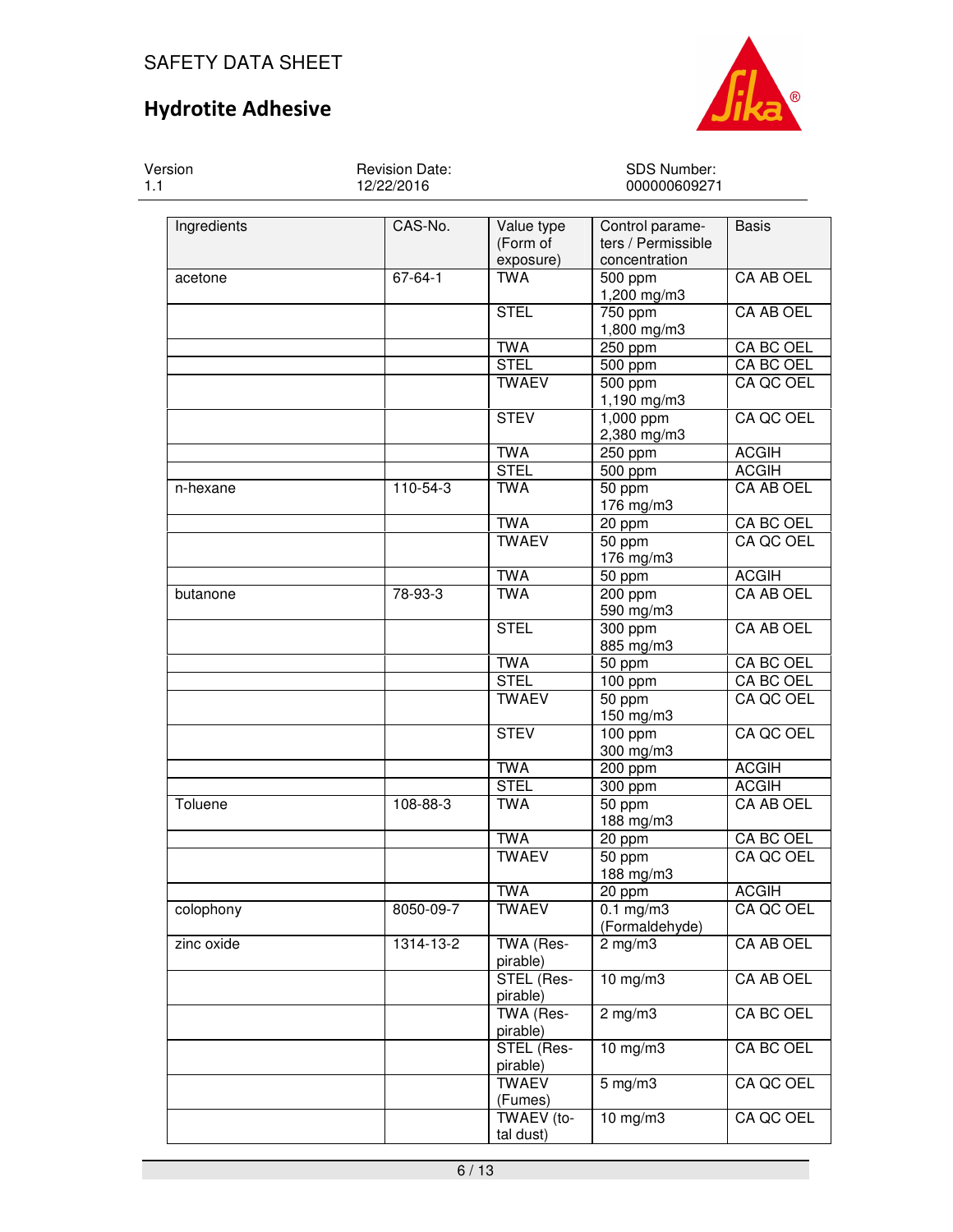

Version 1.1 Revision Date: 12/22/2016 SDS Number: 000000609271 STEVEN AND IN THE RESERVE AND IN THE RESERVE AND IN THE RESERVE AND IN THE RESERVE AND IN THE RESERVE AND IN THE R (Fumes) 10 mg/m3 | CA QC OEL TWA (Respirable fraction) 2 mg/m3 ACGIH STEL (Respirable fraction) 10 mg/m3 ACGIH

## **Biological occupational exposure limits**

| Ingredients    | CAS-No.        | Control<br>parameters      | Biological<br>specimen | Sam-<br>pling<br>time                                                      | Permissible<br>concentra-<br>tion | <b>Basis</b>               |
|----------------|----------------|----------------------------|------------------------|----------------------------------------------------------------------------|-----------------------------------|----------------------------|
| acetone        | $67 - 64 - 1$  | Acetone                    | Urine                  | End of<br>shift (As<br>soon as<br>possible<br>after<br>exposure<br>ceases) | $25 \text{ mg}/l$                 | <b>ACGIH</b><br><b>BEI</b> |
| n-hexane       | $110 - 54 - 3$ | $2,5-$<br>Hexanedi-<br>one | Urine                  | End of<br>shift at<br>end of<br>work-<br>week                              | $0.4$ mg/l                        | <b>ACGIH</b><br><b>BEI</b> |
| butanone       | 78-93-3        | methyl ethyl<br>ketone     | Urine                  | End of<br>shift (As<br>soon as<br>possible<br>after<br>exposure<br>ceases) | $2$ mg/l                          | <b>ACGIH</b><br><b>BEI</b> |
| <b>Toluene</b> | 108-88-3       | Toluene                    | In blood               | Prior to<br>last shift<br>of work-<br>week                                 | $0.02$ mg/l                       | <b>ACGIH</b><br><b>BEI</b> |
|                |                | Toluene                    | Urine                  | End of<br>shift (As<br>soon as<br>possible<br>after<br>exposure<br>ceases) | $0.03$ mg/l                       | <b>ACGIH</b><br><b>BEI</b> |
|                |                | o-Cresol                   | Urine                  | End of<br>shift (As<br>soon as<br>possible<br>after<br>exposure<br>ceases) | $0.3$ mg/g<br>Creatinine          | <b>ACGIH</b><br><b>BEI</b> |

**Engineering measures** : Use of adequate ventilation should be sufficient to control worker exposure to airborne contaminants. If the use of this product generates dust, fumes, gas, vapor or mist, use process enclosures, local exhaust ventilation or other engineer-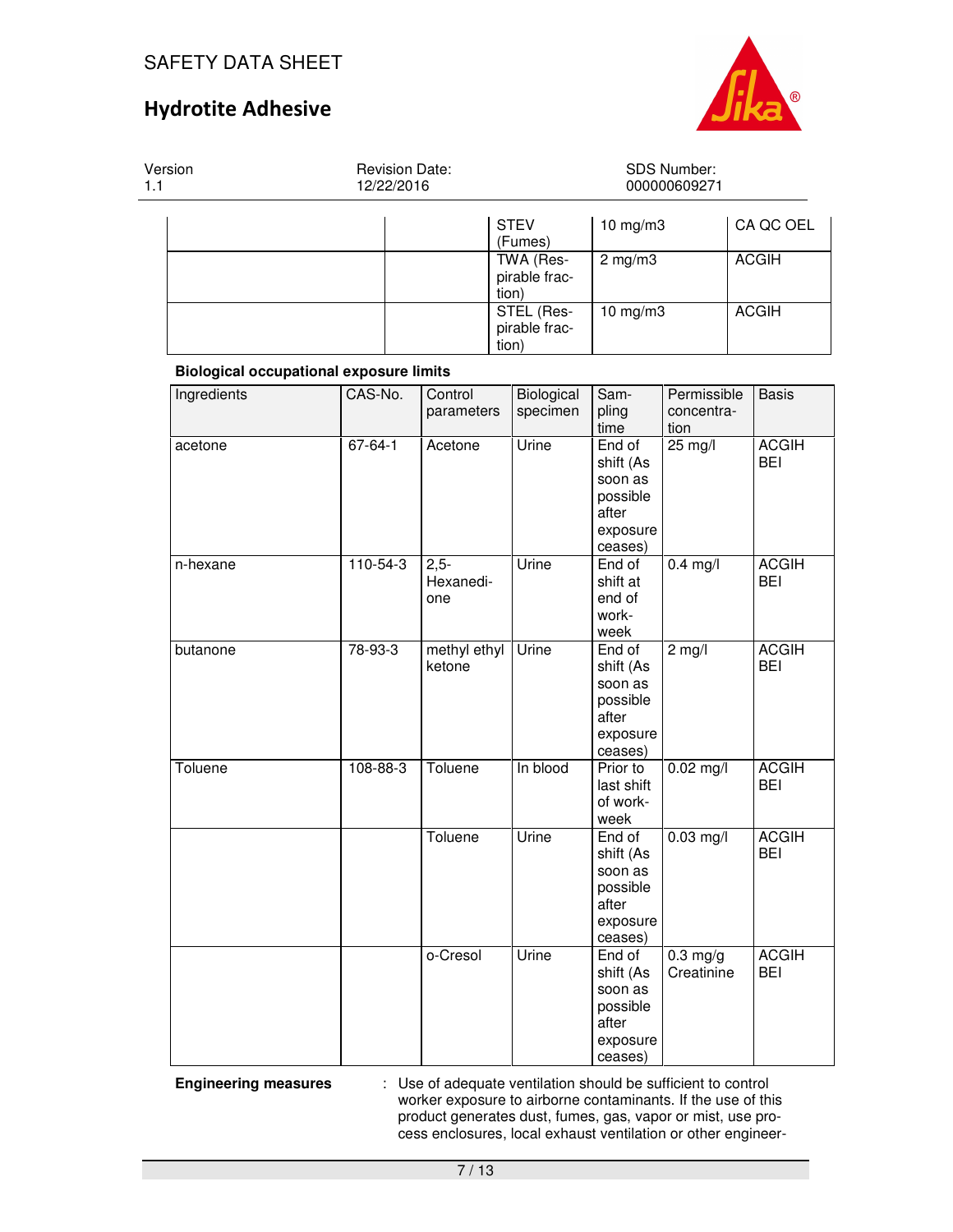

| Version<br>1.1                | <b>Revision Date:</b><br>12/22/2016                                                                                  | SDS Number:<br>000000609271                                                                                                                                                                                                                                                             |
|-------------------------------|----------------------------------------------------------------------------------------------------------------------|-----------------------------------------------------------------------------------------------------------------------------------------------------------------------------------------------------------------------------------------------------------------------------------------|
|                               | ed or statutory limits.                                                                                              | ing controls to keep worker exposure below any recommend-<br>The engineering controls also need to keep gas, vapor or<br>dust concentrations below any lower explosive limits.                                                                                                          |
| Personal protective equipment |                                                                                                                      |                                                                                                                                                                                                                                                                                         |
| Respiratory protection        |                                                                                                                      | Use a properly fitted NIOSH approved air-purifying or air-fed<br>respirator complying with an approved standard if a risk as-<br>sessment indicates this is necessary.                                                                                                                  |
|                               |                                                                                                                      | The filter class for the respirator must be suitable for the max-<br>imum expected contaminant concentration<br>(gas/vapor/aerosol/particulates) that may arise when han-<br>dling the product. If this concentration is exceeded, self-<br>contained breathing apparatus must be used. |
| Hand protection               |                                                                                                                      |                                                                                                                                                                                                                                                                                         |
| Remarks                       | essary.                                                                                                              | : Chemical-resistant, impervious gloves complying with an<br>approved standard should be worn at all times when handling<br>chemical products if a risk assessment indicates this is nec-                                                                                               |
| Eye protection                |                                                                                                                      | : Safety eyewear complying with an approved standard should<br>be used when a risk assessment indicates this is necessary.                                                                                                                                                              |
| Skin and body protection      | cific work-place.                                                                                                    | : Choose body protection in relation to its type, to the concen-<br>tration and amount of dangerous substances, and to the spe-                                                                                                                                                         |
| Hygiene measures              | the product.<br>have been cleared from the area.<br>before entering eating areas.<br>Wash thoroughly after handling. | Avoid contact with skin, eyes and clothing.<br>Wash hands before breaks and immediately after handling<br>Remove respiratory and skin/eye protection only after vapors<br>Remove contaminated clothing and protective equipment                                                         |

## **SECTION 9. PHYSICAL AND CHEMICAL PROPERTIES**

| liquid            |
|-------------------|
| : green, gray     |
| hydrocarbon-like  |
| No data available |
| Not applicable    |
| No data available |
|                   |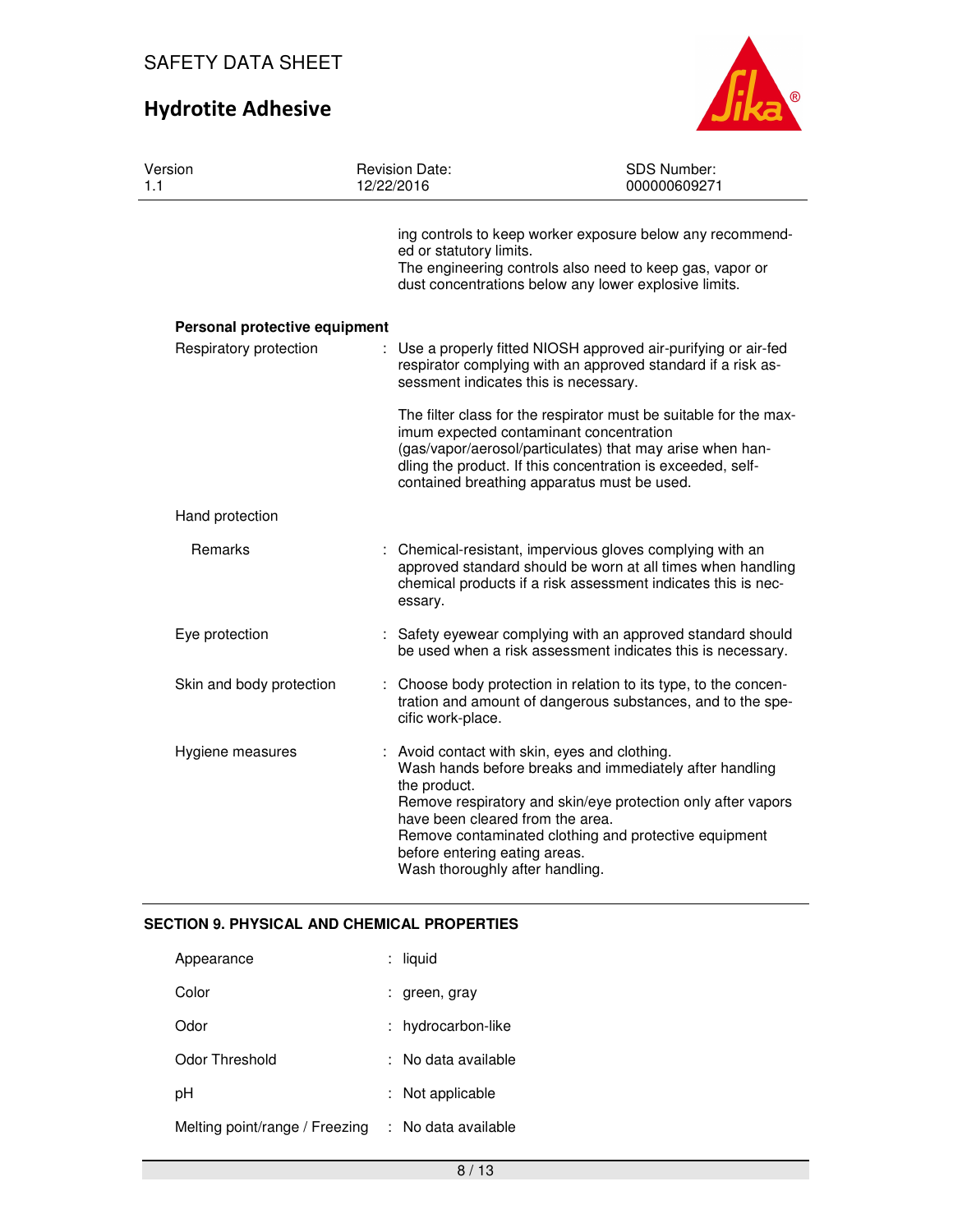# Hydrotite Adhesive



| Version<br>1.1                             | <b>Revision Date:</b><br>12/22/2016              | SDS Number:<br>000000609271 |
|--------------------------------------------|--------------------------------------------------|-----------------------------|
| point                                      |                                                  |                             |
| Boiling point/boiling range                | : > 80 °C (> 176 °F)                             |                             |
| Flash point                                | : $-25.6$ °C ( $-14.1$ °F)<br>Method: closed cup |                             |
| Evaporation rate                           | : No data available                              |                             |
| Flammability (solid, gas)                  | : No data available                              |                             |
| Upper explosion limit                      | : $12.8\%$ (V)                                   |                             |
| Lower explosion limit                      | : $1\%$ (V)                                      |                             |
| Vapor pressure                             | : 88.9924 hpa (66.750 mmHg)                      |                             |
| Relative vapor density                     | : No data available                              |                             |
| Density                                    | : $0.815$ g/cm3                                  |                             |
| Solubility(ies)<br>Water solubility        | : slightly soluble                               |                             |
| Partition coefficient: n-<br>octanol/water | : No data available                              |                             |
| Autoignition temperature                   | : No data available                              |                             |
| Decomposition temperature                  | ÷                                                |                             |
|                                            | No data available                                |                             |
| Viscosity<br>Viscosity, dynamic            | : No data available                              |                             |
| Viscosity, kinematic                       | : ca. > 20.5 mm2/s (40 °C)                       |                             |
| <b>Explosive properties</b>                | : No data available                              |                             |
| Molecular weight                           | : No data available                              |                             |

# **SECTION 10. STABILITY AND REACTIVITY**

| Reactivity                              | : No dangerous reaction known under conditions of normal use.                                 |
|-----------------------------------------|-----------------------------------------------------------------------------------------------|
| Chemical stability                      | : The product is chemically stable.                                                           |
| Possibility of hazardous reac-<br>tions | : Stable under recommended storage conditions.<br>Vapors may form explosive mixture with air. |
| Conditions to avoid                     | : Heat, flames and sparks.                                                                    |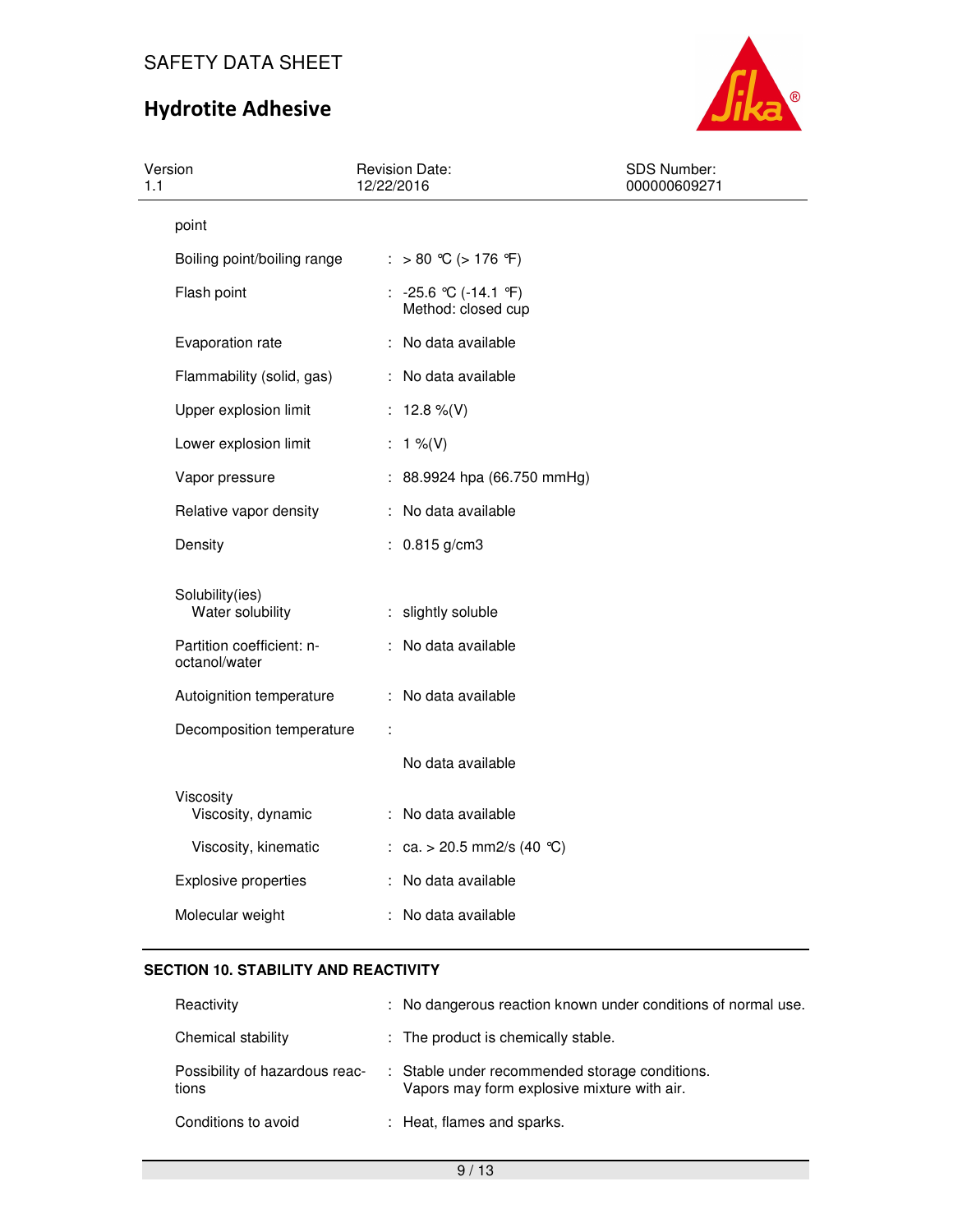# Hydrotite Adhesive



| Version<br>1.1                                      | <b>Revision Date:</b><br>12/22/2016 | <b>SDS Number:</b><br>000000609271 |  |
|-----------------------------------------------------|-------------------------------------|------------------------------------|--|
| Incompatible materials                              | : No data available                 |                                    |  |
| No decomposition if stored and applied as directed. |                                     |                                    |  |
| <b>SECTION 11. TOXICOLOGICAL INFORMATION</b>        |                                     |                                    |  |

## **Acute toxicity**

Not classified based on available information.

| <b>Product:</b><br>Acute oral toxicity | : Acute toxicity estimate: $>$ 5,000 mg/kg<br>Method: Calculation method |
|----------------------------------------|--------------------------------------------------------------------------|
| Ingredients:                           |                                                                          |
| acetone:<br>Acute oral toxicity        | : LD50 Oral (Rat): 5,800 mg/kg                                           |
| Acute inhalation toxicity              | : LC50 (Rat): 76 mg/l<br>Exposure time: 4 h<br>Test atmosphere: vapor    |
| Acute dermal toxicity                  | LD50 Dermal (Rabbit): 20,000 mg/kg                                       |
| butanone:<br>Acute oral toxicity       | : LD50 Oral (Rat): 3,300 mg/kg                                           |
| Acute inhalation toxicity              | : LC50 (Rat): 36 mg/l<br>Exposure time: 4 h<br>Test atmosphere: vapor    |
| Acute dermal toxicity                  | LD50 Dermal (Rabbit): $>$ 5,000 mg/kg                                    |

#### **Skin corrosion/irritation**

Causes skin irritation.

#### **Serious eye damage/eye irritation**

Causes serious eye irritation.

#### **Respiratory or skin sensitization**

Skin sensitization: May cause an allergic skin reaction. Respiratory sensitization: Not classified based on available information.

#### **Germ cell mutagenicity**

Not classified based on available information.

#### **Carcinogenicity**

Not classified based on available information.<br>**IARC** Not applicable **Not applicable** 

**NTP** Not applicable

#### **Reproductive toxicity**

Suspected of damaging fertility or the unborn child.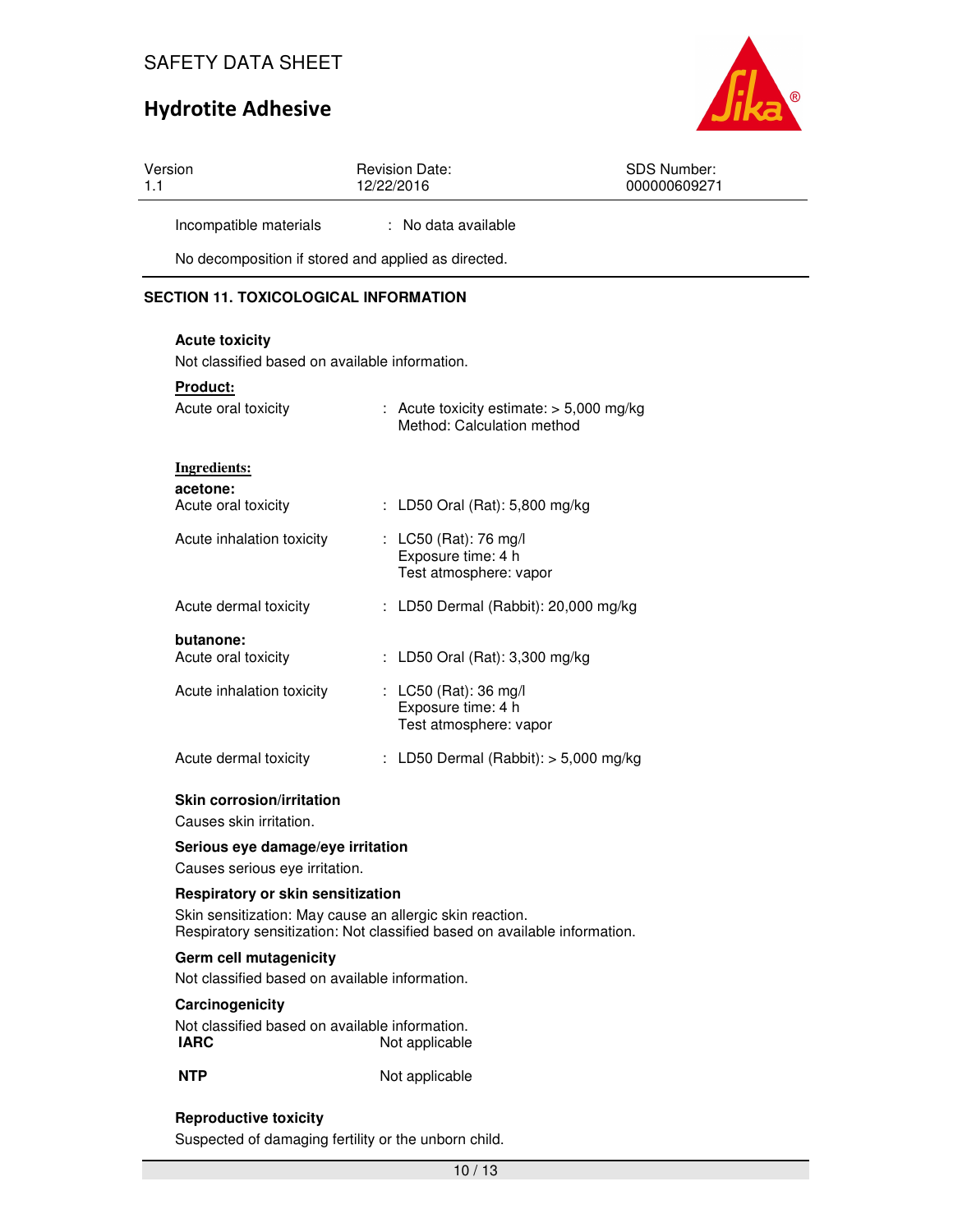

|  | Version | <b>Revision Date:</b><br>12/22/2016 | <b>SDS Number:</b><br>000000609271 |
|--|---------|-------------------------------------|------------------------------------|
|--|---------|-------------------------------------|------------------------------------|

#### **STOT-single exposure**

May cause drowsiness or dizziness.

#### **STOT-repeated exposure**

May cause damage to organs through prolonged or repeated exposure if inhaled.

#### **Aspiration toxicity**

Not classified based on available information.

### **SECTION 12. ECOLOGICAL INFORMATION**

#### **Ecotoxicity**

## **Ingredients:**

| acetone:<br>Toxicity to fish                           | : LC50 (Fish): $>$ 5,000 mg/l<br>Exposure time: 96 h                                                     |
|--------------------------------------------------------|----------------------------------------------------------------------------------------------------------|
| Toxicity to daphnia and other<br>aquatic invertebrates | : EC50 (Daphnia): 12.700 mg/l<br>Exposure time: 48 h                                                     |
| Toxicity to algae                                      | $\therefore$ ErC50 (Pseudokirchneriella subcapitata (green algae)): > 530<br>mg/l<br>Exposure time: 96 h |

### **Persistence and degradability**

No data available

**Bioaccumulative potential** 

# No data available

## **Mobility in soil**

No data available

## **Other adverse effects**

#### **Product:**

| Additional ecological infor- | : Do not empty into drains; dispose of this material and its con- |
|------------------------------|-------------------------------------------------------------------|
| mation                       | tainer in a safe way.                                             |
|                              | Avoid dispersal of spilled material and runoff and contact with   |
|                              | soil, waterways, drains and sewers.                               |

#### **SECTION 13. DISPOSAL CONSIDERATIONS**

| <b>Disposal methods</b> |                                                                                                                                                                                                                               |
|-------------------------|-------------------------------------------------------------------------------------------------------------------------------------------------------------------------------------------------------------------------------|
| Waste from residues     | : Disposal of this product, solutions and any by-products should<br>at all times comply with the requirements of environmental<br>protection and waste disposal legislation and any regional<br>local authority requirements. |
| Contaminated packaging  | : Empty containers should be taken to an approved waste han-<br>dling site for recycling or disposal.                                                                                                                         |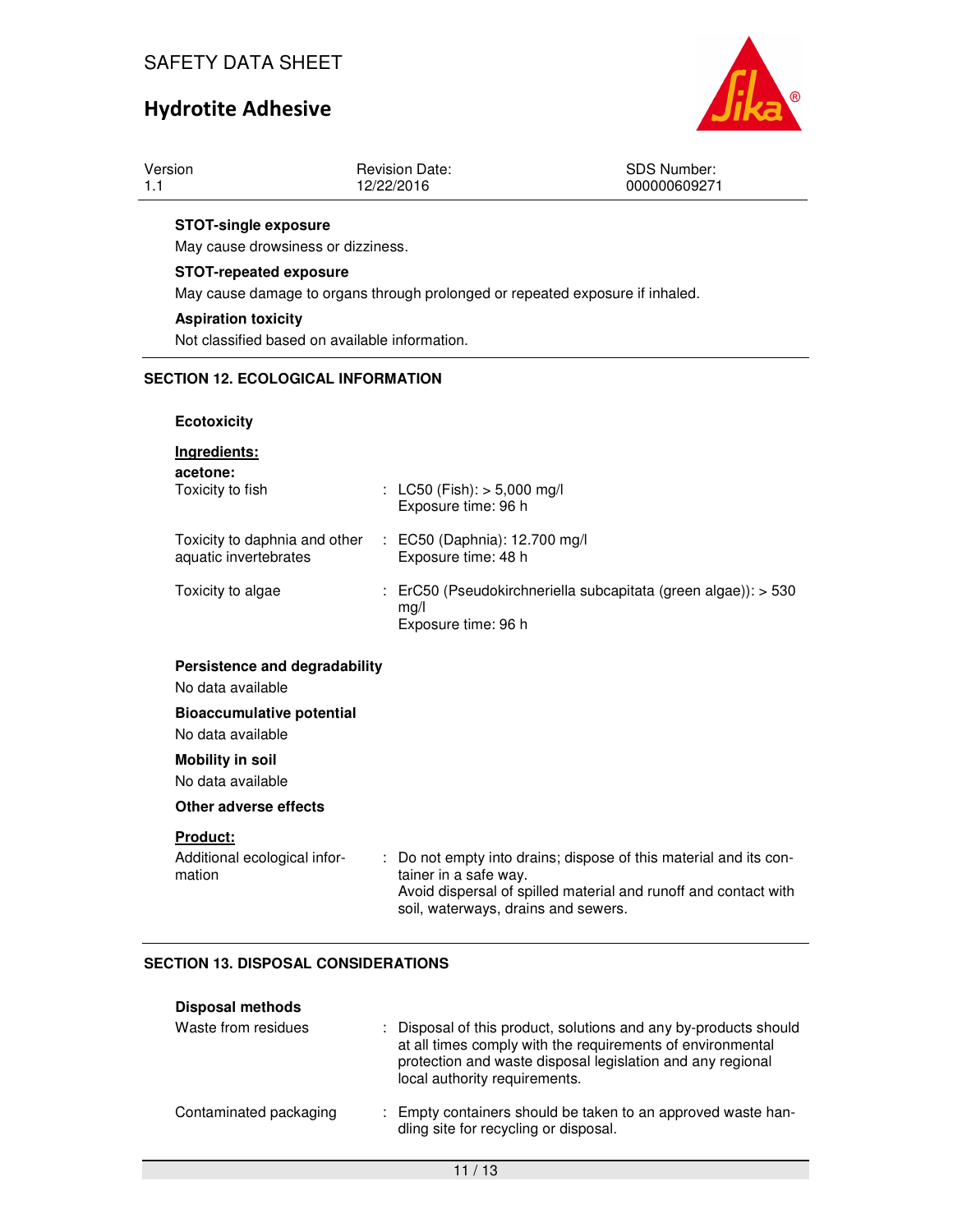# Hydrotite Adhesive



Version 1.1

Revision Date: 12/22/2016

SDS Number: 000000609271

#### **SECTION 14. TRANSPORT INFORMATION**

### **Domestic regulation**

| TDG (road/train)<br>UN number<br>Proper shipping name                                                                                                                                | : UN 1133<br>: ADHESIVES                                                                |
|--------------------------------------------------------------------------------------------------------------------------------------------------------------------------------------|-----------------------------------------------------------------------------------------|
| Class<br>Packing group<br>Labels                                                                                                                                                     | : 3<br>: III<br>$\therefore$ 3                                                          |
| <b>International Regulations</b>                                                                                                                                                     |                                                                                         |
| <b>IATA-DGR</b><br>UN/ID No.<br>Proper shipping name<br>Class<br>Packing group<br>Labels<br>Packing instruction (cargo<br>aircraft)<br>Packing instruction (passen-<br>ger aircraft) | UN 1133<br>: Adhesives<br>3<br>t.<br>: III<br>: Flammable Liquids<br>366<br>t.<br>: 355 |
| <b>IMDG-Code</b><br>UN number<br>Proper shipping name                                                                                                                                | $:$ UN 1133<br><b>ADHESIVES</b><br>$\epsilon$                                           |
| Class<br>Packing group<br>Labels<br>EmS Code<br>Marine pollutant                                                                                                                     | 3<br>: III<br>3<br>$F-E$ , S-D<br>÷<br>t<br>no                                          |

#### **Transport in bulk according to Annex II of MARPOL 73/78 and the IBC Code**

Not applicable for product as supplied.

## **SECTION 15. REGULATORY INFORMATION**

### **Canadian lists**

No substances are subject to a Significant New Activity Notification.

## **SECTION 16. OTHER INFORMATION**

Revision Date : 12/22/2016 Prepared by : R & D of Sika Canada Inc. Notice to Reader: